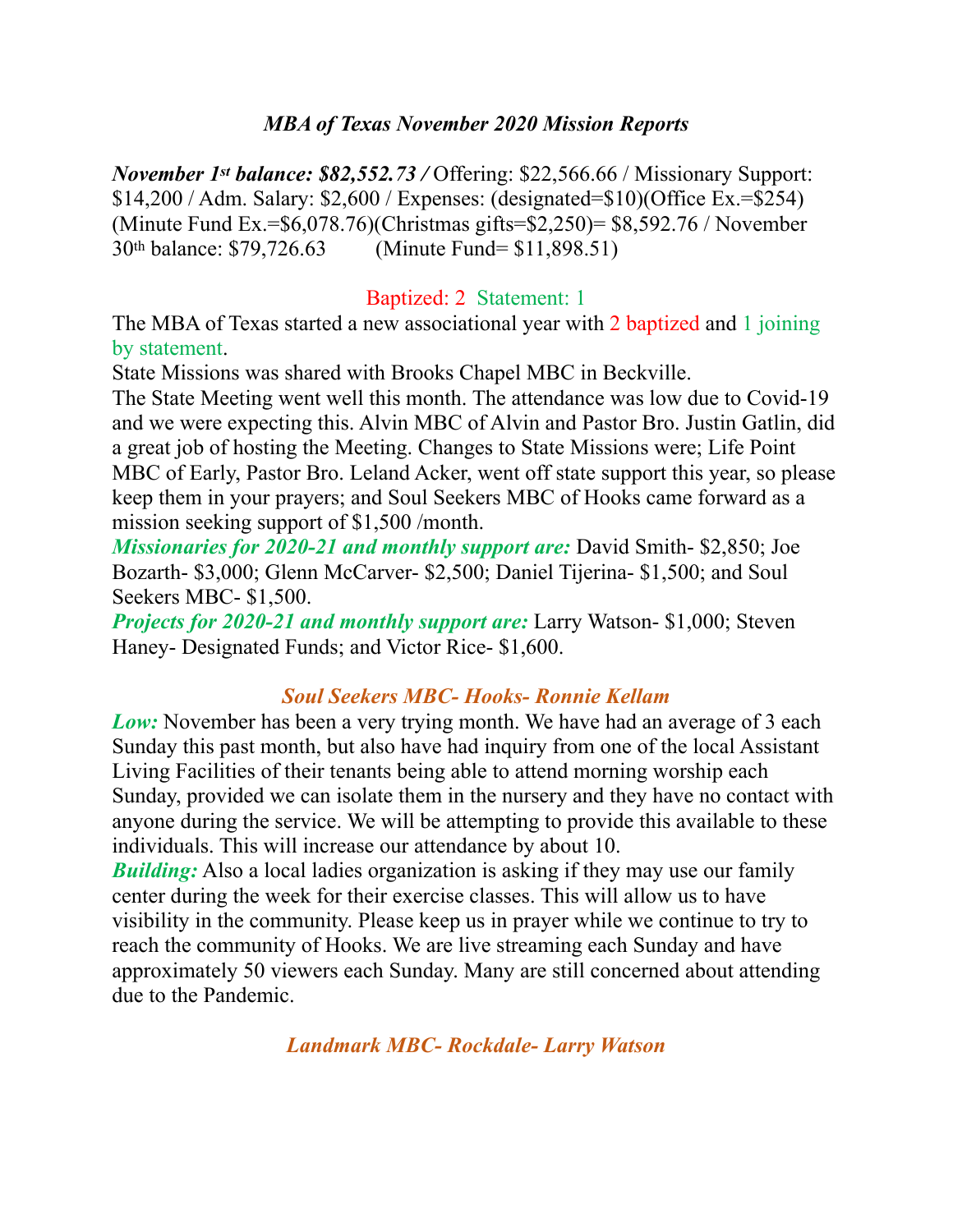*Visitors:* November started off on a high note. Our attendance was up. We also have one Mother and her adult Son that visited the first 2 Sunday's of the month, and they seem excited to keep coming.

*Healing:* Marilyn was also finally able to come back, and we had a sweet reunion. I know she needed that, as did we! Tawana is recovering well, and getting around much better. We did get news that one of our members, Mrs. Josie, tested positive for Covid after attending a funeral on the 10<sup>th</sup>. Thankfully, she was notified of her exposure prior to the weekend, so she was able to proactively stay home last Sunday. Unfortunately on Monday she tested positive. Praise the Lord she is feeling well with very mild symptoms. We are praying that it remains that way. Please remember her in prayer! Because of her exercising caution, we do not believe anyone else at the church had exposure.

*Outreach:* This past Thursday we had our first door to door outreach. We walked the neighborhood up the road from the church, and left door hangers with the Gospel and some literature.

*Stats:* Attendance was up and down with a high of 16 and a low of 4. Our offering was \$524 with \$40 given to missions.

*Illness*: The 4<sup>th</sup> Sunday of the month was our lowest to date for the year (not counting when we were shut down due to covid). We had 4 in attendance. Many of our families were out due to covid, chronic illness, and normal childhood bugs. Please remember our families dealing with sickness in your prayers, as well as our visitation program.

### *Lifeline BC- Mansfield- David Smith*

*Roof:* Lifeline voted to put a metal roof on our mobile church. Texas Mission Builders will be installing the roof. Lifeline has already raised \$469 toward the roof. The ABA credit union is loaning us \$2,000 for the roof.

*Adoption:* This is truly going to be a challenge as we begin to learn about the Phu Tai Wang people in Southwest Asia we are adopting. They are Bible-less and unreached with the Gospel. Pray we can be effective in doing this.

*Food:* We delivered over 50 food boxes on Saturday the 21<sup>st</sup>. We delivered nearly 30 to the mechanics, technicians, and financial staff at Vandergriff Hyundai dealership. Many doors were opened to us for witnessing and encouragement. We are privileged to deliver devotions to the shop and financial staff every Thursday morning.

We delivered about six food boxes to Guererro's Tire Shop as well. The Guererros are members of our church and we conduct devotionals there every Friday morning for the workers.

The rest of the food boxes were delivered to Muslim and Catholic friends in our neighborhood, as well as folks we are making contact with.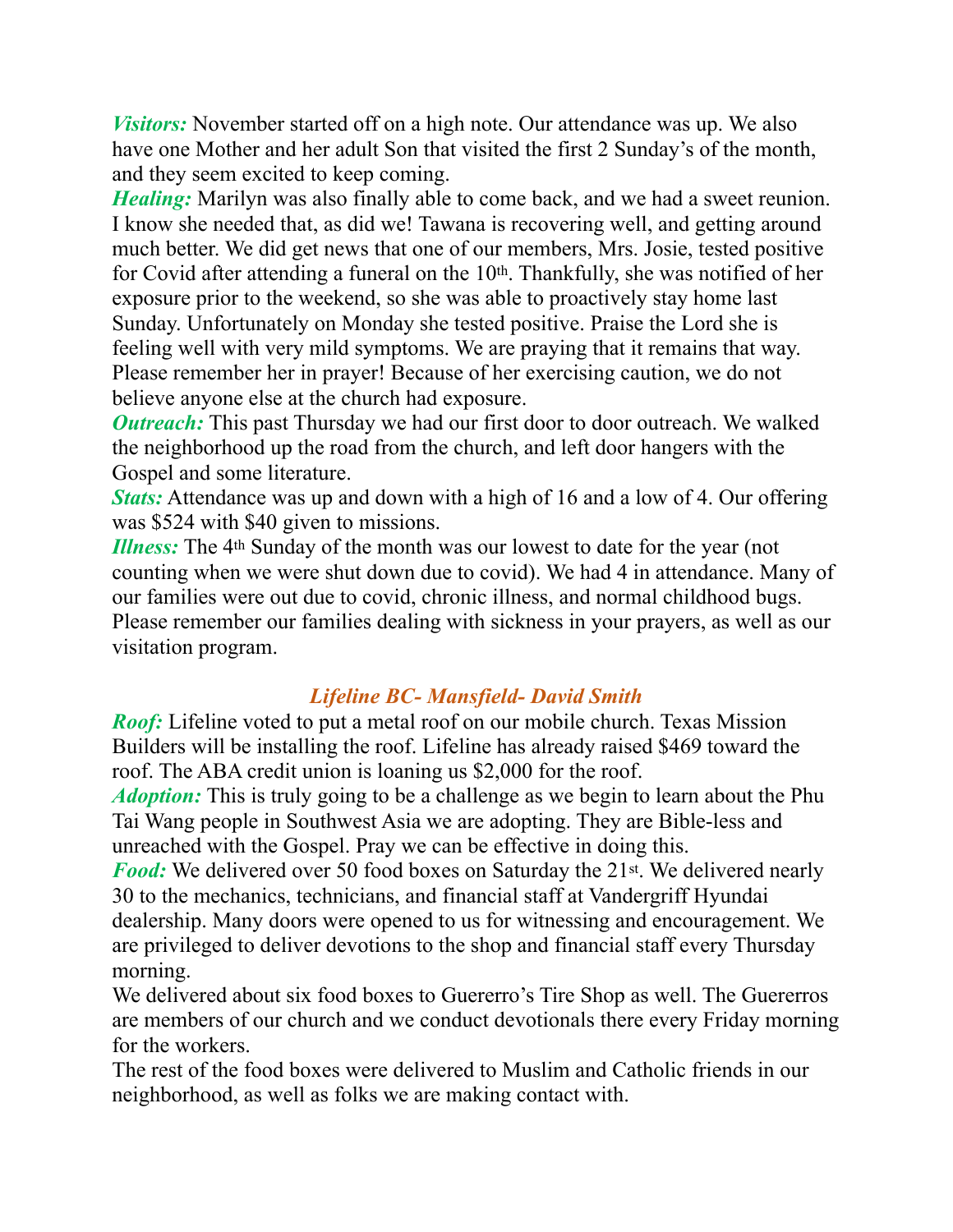*Potential Property:* We are looking at property that has an existing church building on it. Please pray for God's will to be done in this.

*Stats:* We had *1 to join by statement*. We averaged 10 in MW and 10 in small groups. Our offering was \$2,580 with \$250 given to missions and \$725 paid on rent.

*Help*: Your church may want to help a mission church by sending one of your ministry families to come over and help us. We need a young family that will be able to help us minister to and reach young families in our area.

## *Shiloh MBC- San Antonio- Victor Rice*

Phil. 1:3-5 "I thank my God upon every remembrance of you, Always in every prayer of mine for you all making request with joy, For your fellowship in the gospel from the first day until now."

*Baptism:* We started with a baptism of a young man who was saved a couple of months ago.

*Stats:* We had *1 baptism*, and had \$4,276 for offerings, and gave \$827.60 toward missions.

*Thanks:* At the State meeting we are thankful for the vote to continue our support. *VBS:* We are continuing services, and inviting others, but we still need prayer for our faithful member Bro. Julio as he has been out for seven weeks with Covid-19. We are gearing up for winter VBS on the first weekend of December. We pray that we will have a good turn out from the invitations, and not let Covid shut us down.

# *Borderland MBC- El Paso- Glenn McCarver*

*Meeting Place:* On Oct. 28<sup>th</sup>, our congregation met together at our new facilities to have a special time of prayer for our new meeting place. We studied the passage in 2 Chron. where Solomon was dedicating the Temple. It was a very beautiful service as all our members prayed that God would use them to see our congregation grow and to have souls saved. Then, on Nov. 1st, we were able to hold our first official service there. We also celebrated 2 years of holding services in El Paso (we weren't able to have it at the end of September).

*Stats:* We averaged 8 on Sunday; 7 on WE; with 1 visitor. We gave \$441 to missions.

*Thanks:* We are grateful to the MBA of Texas for supporting the work in El Paso another year.

# *A New Beginning BC- Mission- Daniel Tijerina*

*Praises:* We thank the Lord for permitting us to gather at our home. He permitted us to talk to many people about their problems and the only solution- Jesus! We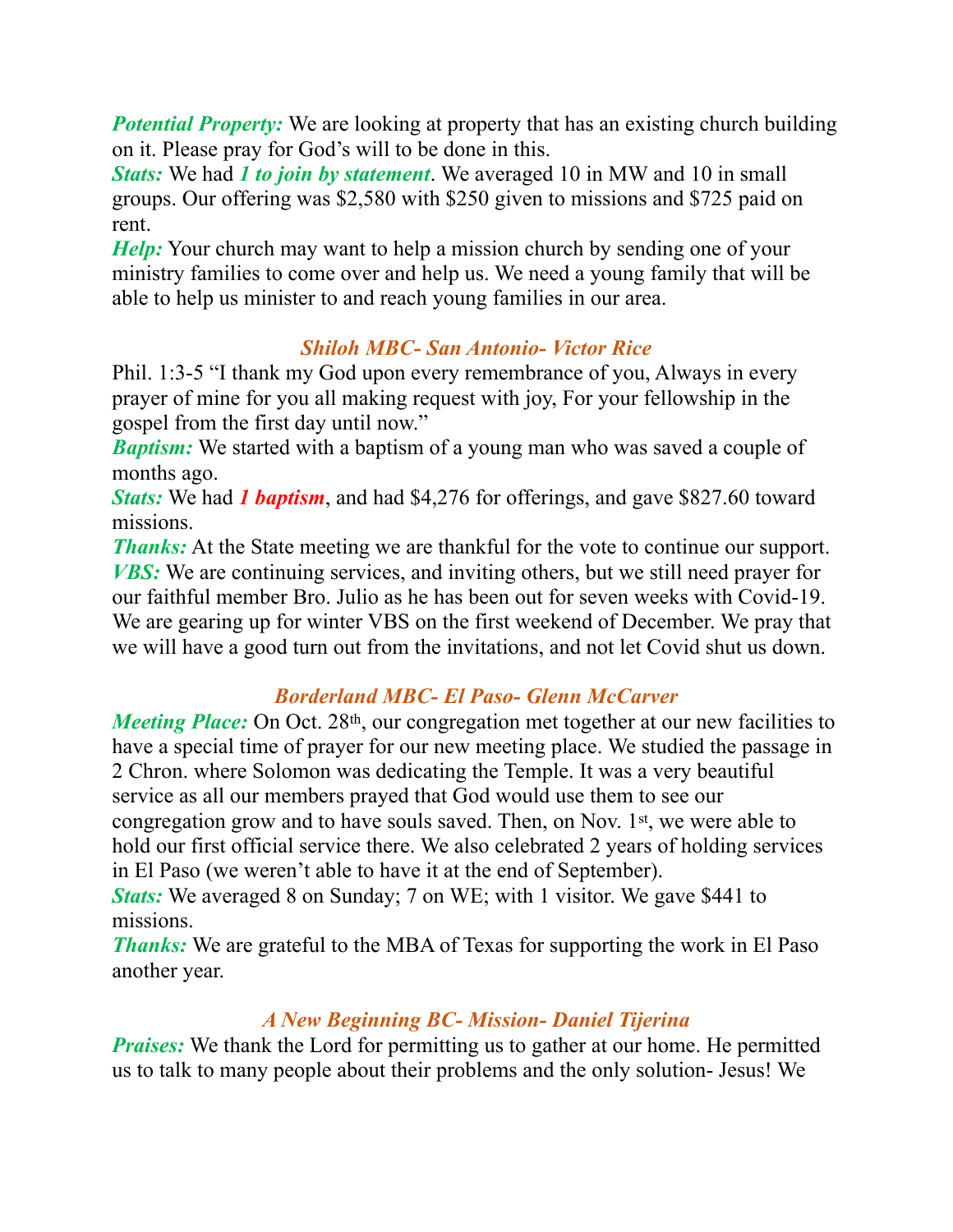thank our sponsoring church, Unity MBC of Longview, and the churches of the MBA of Texas.

*Missionaries:* We continue to pray for and support 5 mission points in Mexico. *Ministry:* We have been sharing the Gospel with many people in person and via social media. We also continue to have Bible Studies as well as Sunday and Wednesday services.

*Stats:* We averaged 23 in MW.

*Future:* Our plans are to continue to share the gospel and disciple new believers. We are looking forward to finishing up this year strong in the Lord and continue meeting in homes while seeking the Lord's direction.

### *MBSF Director- Lubbock- Steven Haney*

*Closed Campus:* November was only a half month for us due to Thanksgiving break. Texas Tech decided to switch to all online classes from Thanksgiving until the spring semester which starts January 20th, so most of the students will not return to campus until the spring semester. For our MBSF Bible study, we missed one due to the state meeting, had one the next week, then had to miss our last one before Thanksgiving break due to 3 students testing positive for covid and myself being in quarantine. We will be having a few meetings and fellowships for the students that stay in town over the break. We will also be trying to figure out what the plans will be for the spring semester welcome booth and maybe a few monthly booths as well. Pray this break will help cut down the high rate of covid infections in Lubbock County so we can avoid another shutdown.

*Support:* We were able to go to the MBA of Texas meeting and met with several of the representatives of our sponsoring churches. It went well and we have another church that I will be presenting the work to in January that is looking at coming on board for monthly support. We are trying to reach \$4,500 /mo. and are currently at \$3,600/mo. We are getting close enough to start looking for property close to campus. If you have questions please call me at (903) 722-1545.

## *Fellowship BM- Conroe- Joe Bozarth*

*Baptism:* In spite of Covid hitting some of our visitors and the loss of my wife, Carolyn, our Mission held strong in November. We started off with a baptism the first Sunday. We held a work-day and replaced all the lights in the sanctuary at the beginning of the month. Even non-members showed up to help in the endeavor. *Stats:* We averaged 11 in SS; 16 in MW; 10 on EW; and 7 on WE. We **baptized 1**, praise God. Our offering was \$3,853.52 with \$410.36 given to missions and \$3,002 paid on the loan.

*Rest:* I took off 2 Sunday's and we had visiting preachers and the Mission enjoyed hearing them.